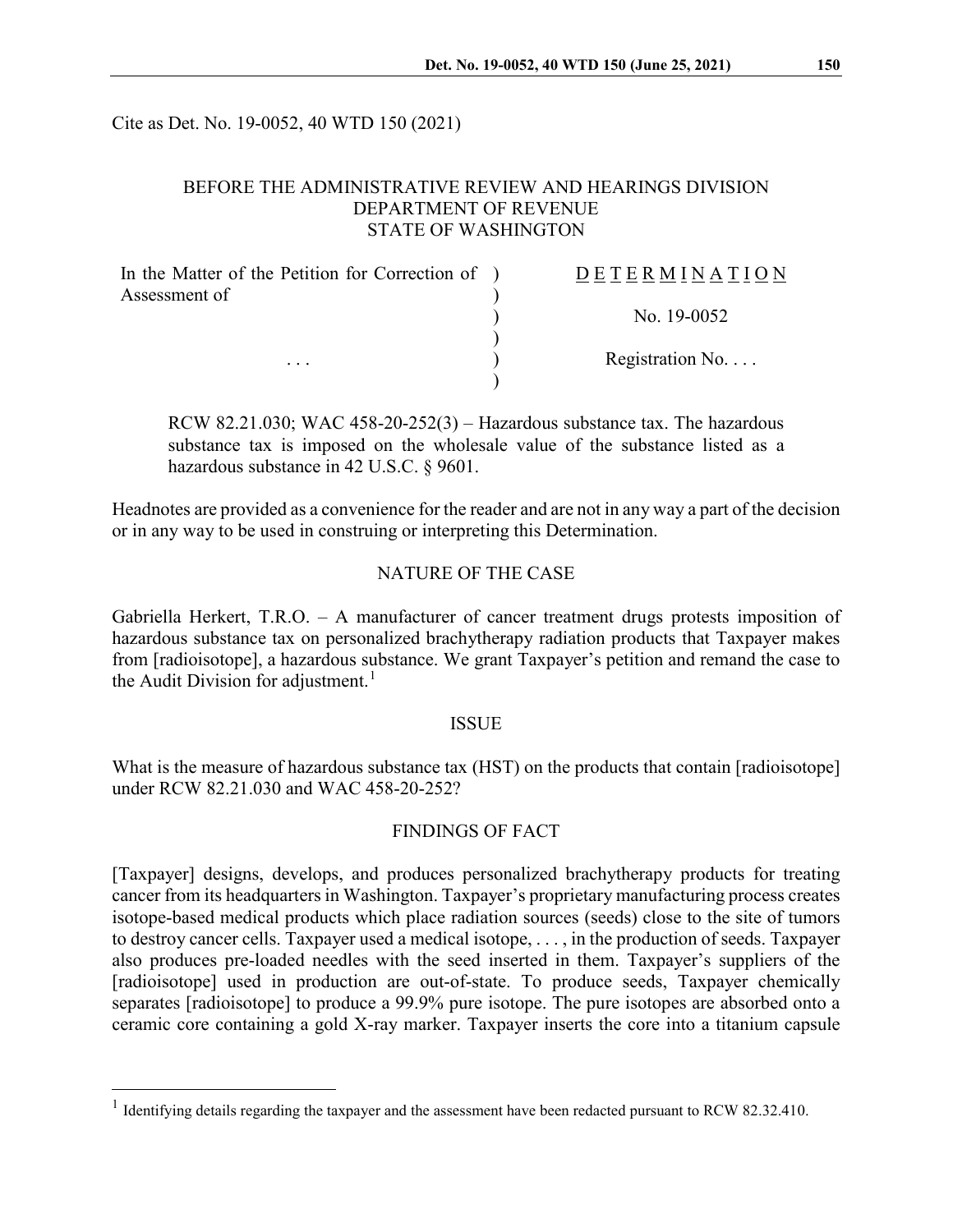that is then welded shut resulting in a sealed radioactive source and biocompatible medical device. Taxpayer sells the seeds to health care professionals and facilities at wholesale.

The Department of Revenue's (Department) Audit Division (Audit) reviewed Taxpayer's books and records for the tax period January 1, 2013, through December 31, 2016, including sales records of Taxpayer's products incorporating [radioisotope] sold at wholesale. The Department assessed Taxpayer \$ . . . for the tax period January 1, [2](#page-1-0)013, through December 31, 2016.<sup>2</sup> In its assessment, Audit imposed the hazardous substance tax on the value of seeds and pre-loaded needles sold to third parties at wholesale. Taxpayer timely requested review.

Taxpayer concedes that it owes hazardous substance tax, but contends that the appropriate measure of the hazardous substance tax is the value of [radioisotope] purchased by Taxpayer and used in its end products. During its request for review, Taxpayer provided a sample selection of purchase invoices for [radioisotope] it purchased from unrelated out of state suppliers. Taxpayer also provided a spreadsheet with a proposed calculation of the total amount of [radioisotope] purchases based on the sample without providing all purchase invoices for [radioisotope] during the tax period.

# ANALYSIS

The State of Washington imposes a tax once for each hazardous substance possessed in this state. RCW 82.21.030; WAC 458-20-252(3). The hazardous substance tax is imposed on the wholesale value of the hazardous substance. *Id*. The hazardous substance tax is imposed upon the privilege of possessing a hazardous substance in this state at the rate of seven-tenths of one percent (.007). WAC 458-20-252(3).

"Hazardous substance" is defined to include:

Any substance that, on March 1, 2002, is a hazardous substance under section 101(14) of the federal comprehensive environmental response, compensation, and liability act of 1980, 42 U.S.C. Sec. 9601(14), as amended by Public Law 99-499 on October 17, 1986, except that hazardous substance does not include the following noncompound metals when in solid form in a particle larger than one hundred micrometers (0.004 inches) in diameter: Antimony, arsenic, beryllium, cadmium, chromium, copper, lead, nickel, selenium, silver, thallium, or zinc;

RCW 82.21.020(1).<sup>[3](#page-1-1)</sup>

42 U.S.C. § 9601(101)(14) defines "hazardous substance" as:

<span id="page-1-0"></span><sup>&</sup>lt;sup>2</sup> Document . . . includes  $\frac{1}{2}$  . . . in use tax and/or deferred sales tax,  $\frac{1}{2}$  . . . in hazardous substance tax,  $\frac{1}{2}$  . . . in interest and \$ . . . in 5% assessment penalty. Taxpayer does not dispute its use tax and/or deferred sales tax, nor the interest and penalties associated with it.

<span id="page-1-1"></span><sup>&</sup>lt;sup>3</sup> ["Effective July 1, 2019, ESSB 5993 (2019) amended RCW 82.21.010 and 82.21.030, making this rate applicable only to non-petroleum products and products specifically excluded from the volume-based hazardous substance tax imposed on petroleum products."]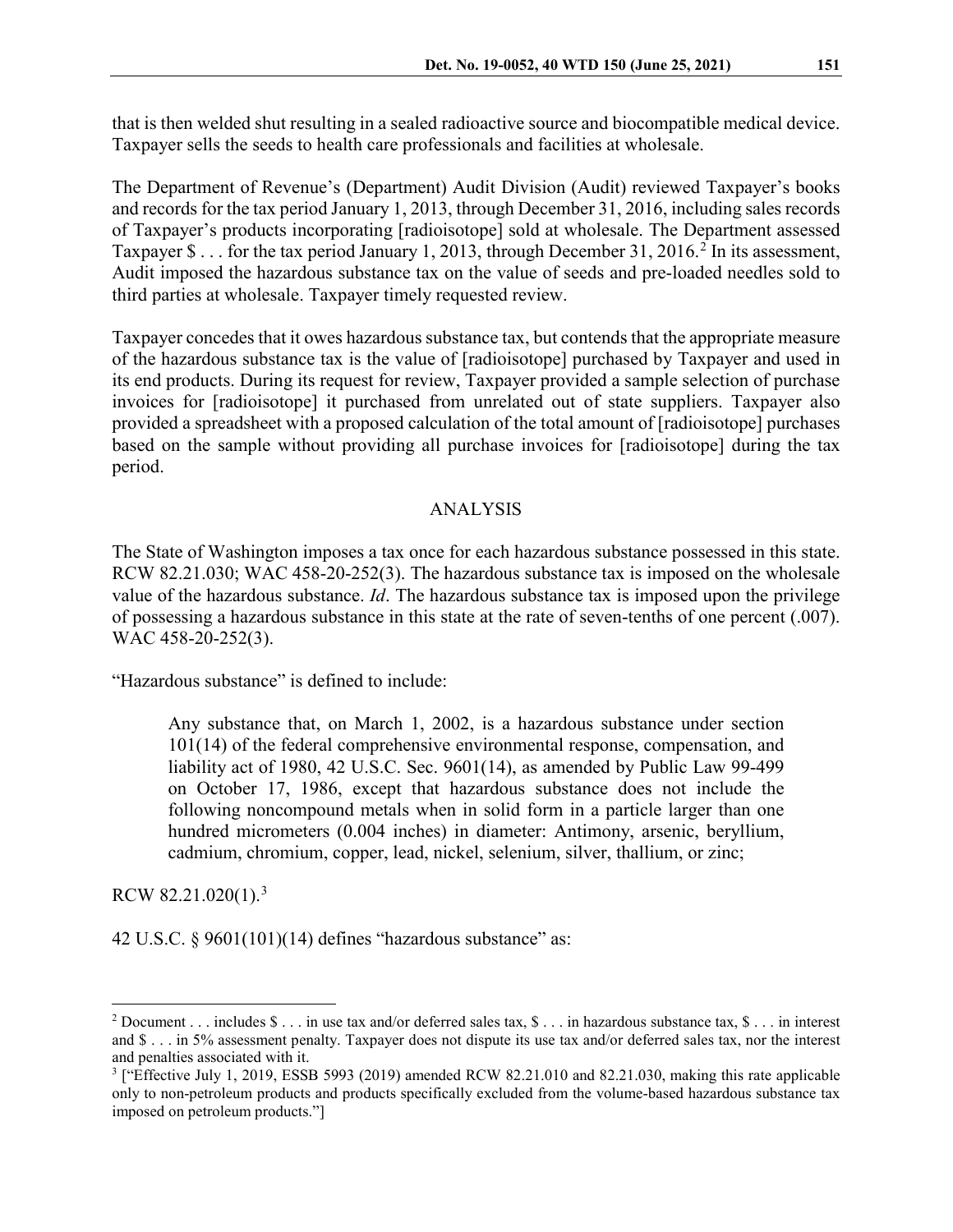(A) any substance designated pursuant to section  $311(b)(2)(A)$  of the Federal Water Pollution Control Act [33 U.S.C. § 1321(b)(2)(A)],

(B) any element, compound, mixture, solution, or substance designated pursuant to section 9602 of this title,

(C) any hazardous waste having the characteristics identified under or listed pursuant to section 3001 of the Solid Waste Disposal Act [42 U.S.C. § 6921] (but not including any waste the regulation of which under the Solid Waste Disposal Act [42 U.S.C. § 6901 et seq.] has been suspended by Act of Congress),

(D) any toxic pollutant listed under section 307(a) of the Federal Water Pollution Control Act [33 U.S.C. § 1317(a)],

(E) any hazardous air pollutant listed under section 112 of the Clean Air Act [42 U.S.C. § 7412], and,

(F) any imminently hazardous chemical substance or mixture with respect to which the Administrator has taken action pursuant to section 7 of the Toxic Substances Control Act [15 U.S.C. § 2606]. The term does not include petroleum, including crude oil or any fraction thereof which is not otherwise specifically listed or designated as a hazardous substance under subparagraphs (A) through (F) of this paragraph, and the term does not include natural gas, natural gas liquids, liquefied natural gas, or synthetic gas usable for fuel (or mixtures of natural gas and such synthetic gas).

42 U.S.C. § 9601(101)(14) includes an appendix that lists materials and their corresponding reportable quantities that are listed or designated as "hazardous substances" under section 101(14) of the Comprehensive Environmental Response, Compensation, and Liability Act, 42 U.S.C.9601(14) (CERCLA). 42 U.S.C. § 9601 *et seq*. [radioisotope] is listed in that appendix.[4](#page-2-0) The appendices to CERCLA list neither seeds nor needles nor any other product separate from the [radioisotope] listing. *See* 42 U.S.C. 9601 *et seq.*

WAC 458-20-252 explains when certain hazardous substances combined with another nonhazardous substance create a new hazardous substance. For example, petroleum products are hazardous substances under WAC  $458-20-252(2)(b)(iii)$ . "Product(s)" is then defined to include "any item(s) containing a combination of ingredients, some of which are hazardous substances and some of which are not hazardous substances." WAC 458-20-252(2)(c). This does not apply to other hazardous substances, such as those designated as hazardous under CERCLA. WAC 458- 20-252(2)(b)(i) explains the following with regards to products containing nonhazardous substances and hazardous substances under CERCLA: "Combinations of CERCLA substances as ingredients together with nonhazardous substances will not be taxable unless the end product is specifically designated as a hazardous substance by the department of ecology."

[Radioisotope] is listed as a hazardous substance in the CERCLA Appendix. Seeds and needles containing  $[\text{radio}$  isotope] are not.<sup>[5](#page-2-1)</sup> The Department of Ecology has not listed any of the end

<span id="page-2-0"></span> <sup>4</sup> Appendix A, Table 2, Radionuclides, https://www.phmsa.dot.gov/sites/phmsa.dot.gov/files/docs/ 172 101 appa.pdf (Last viewed February 15, 2019).

<span id="page-2-1"></span><sup>5</sup> Compare Det. No. 10-0027, 29 WTD 53 (2010) which concluded that the combination of a hazardous substance, gasoline, combined with a non-hazardous substance, denatured ethanol, was in itself a hazardous substance because